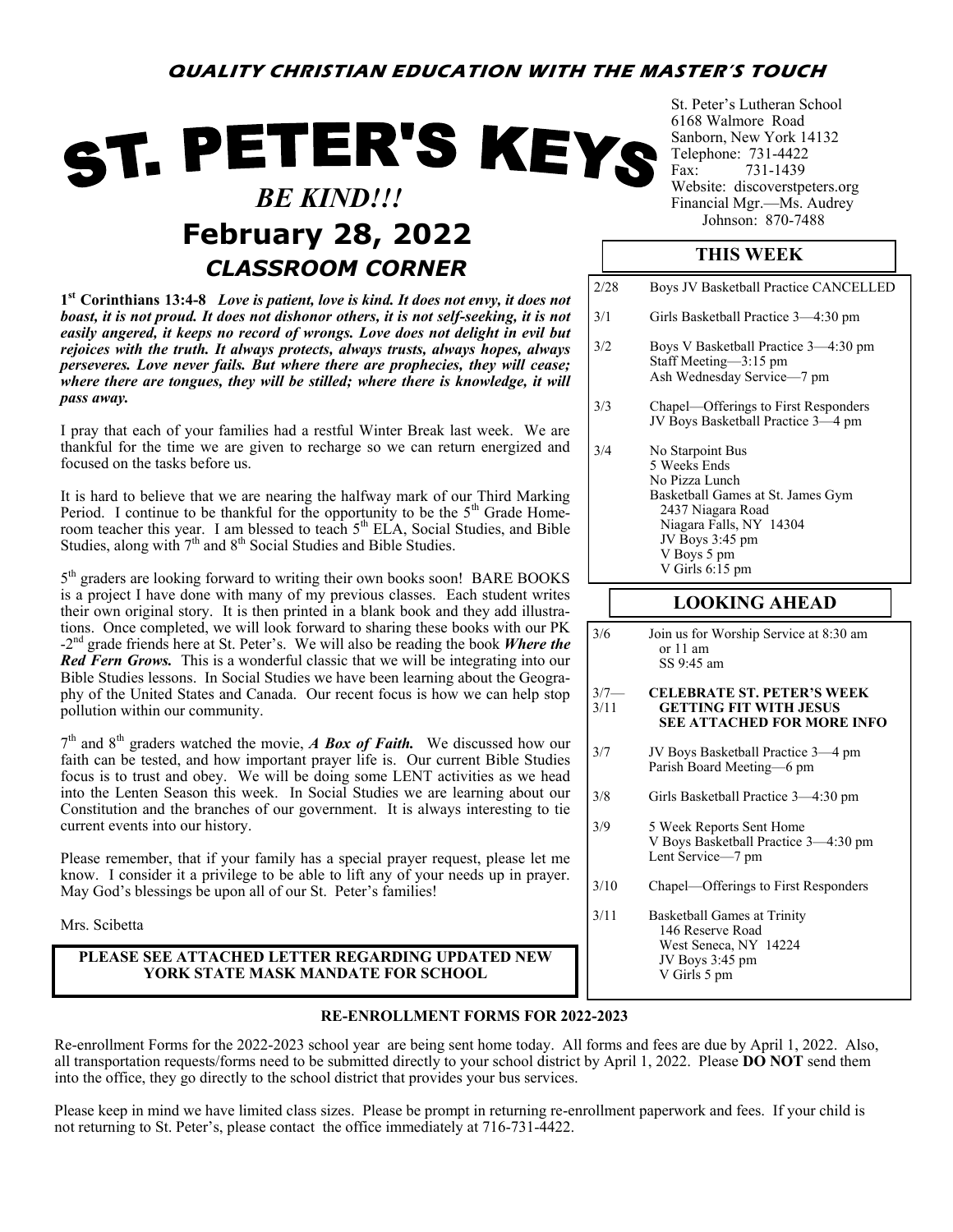#### **BISON'S CHILDREN'S SCHOLARSHIP FUND**

*The submission date for applications has been extended to March 7th.* So it's not too late to apply. Scholarships are awarded using a lottery system from all submitted pre-application forms and all applicants will be notified of lottery results via email. Current families enrolled in Bison's should have received an email.

For more information, visit www.bisonfund.com or call 716-854- 0869.

#### **SCHOOL STORE**

Thank you to all the families that have already participated in our School Store Fundraiser. You still have 160 Chances to Win one of the prizes in the \$100,000 Family Fun Giveaway. Also, your child's teacher could win a Dream Classroom Makeover.

See the attached for more information.

#### **OPEN HOUSE TOURS**

If someone you know is interested in a quality Christian Education for a child in Pre-K through Grade 8, St. Peter's may be a great fit! We will be giving private tours to individuals who schedule an appointment. Please contact the office at 716-731-4422 for more information and to set up an appointment.